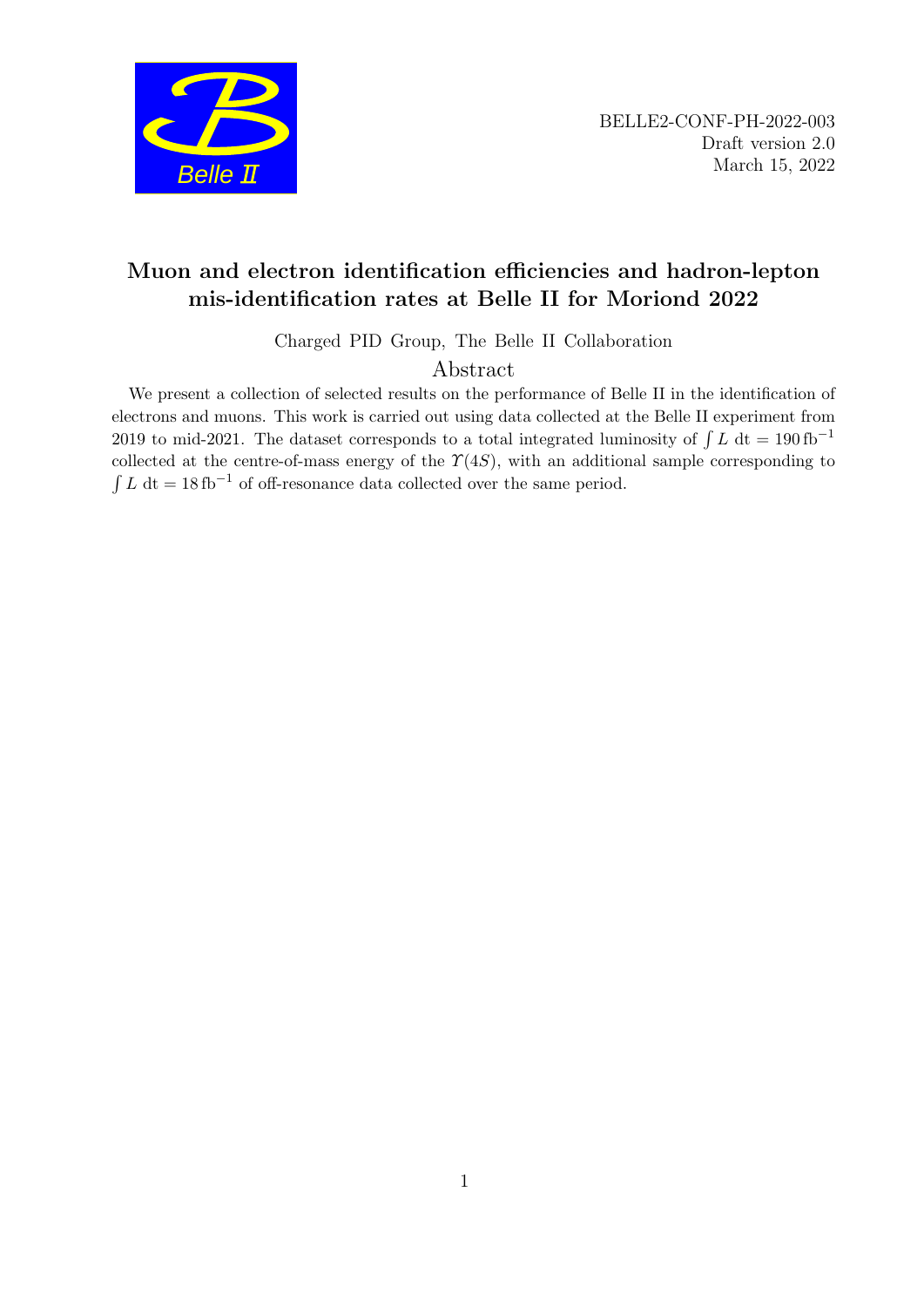## 1. DATASET AND DEFINITIONS

The Belle II detector [\[1\]](#page-7-0) is located around the interaction region of the asymmetric energy SuperKEKB electron-positron collider [\[2\]](#page-7-1), at the KEK laboratory in Tsukuba, Japan. After a successful commissioning phase in 2018, the experiment has been collecting data at the centre-of-mass (CM) energy of (or nearby) the  $\Upsilon(4S)$  resonance since 2019. Electrons and positrons are accelerated at the SuperKEKB collider to energies of 7 GeV and 4 GeV, respectively, to boost the CM frame relative to the laboratory frame to  $\beta\gamma = 0.28$ .

In this document we present lepton identification (ID) studies  $(\ell^{\pm} = \{e^{\pm}, \mu^{\pm}\})$  performed using the Moriond 2022 on-resonance datasets collected in 2019 (experiments 7, 8 10), 2020 (experiments 12, 14) and the first half of 2021 (experiments 16, 17, 18) amounting to 190  $fb^{-1}$ . The  $D^{*+}$  channel utilises also an off-resonance dataset amounting to 18 fb<sup>-1</sup>.

The Belle II detector is comprised of several sub-detector components arranged cylindrically around the interaction region. The vertex detector (VXD), the innermost detector element of Belle II, consists of two layers of silicon pixel detectors (PXD) and four layers of double-sided silicon strips detectors (SVD). In the data taking period discussed in this document, only the innermost layer of the PXD was fully installed while, for the second layer, only two sensors were installed. However, the PXD and the SVD were not used for particle identification for the results shown here. The central drift chamber (CDC) is filled with a helium-based gas mixture for tracking charged particles and contributes to their identification via energy loss measurements  $(dE/dx)$ . The time-of-propagation Cherenkov detector (TOP), consisting of 16 bars of fused silica, and the Aerogel Ring Imaging Cherenkov detector (ARICH), are instrumental in the identification of charged hadrons. We note that the TOP detector was excluded for likelihood-based electron identification in this document due to an issue with the description of the probability density function of the electron hypothesis in the software. An electromagnetic calorimeter (ECL) consisting of 8,736 Thallium-doped CsI crystals distributed in a barrel and two endcaps (forward/backward) is used mainly for the identification of electrons/positrons and photons. Finally, the  $K<sub>L</sub><sup>0</sup>$  and muon detector (KLM) consists of a sandwich-like structure of alternating metal plates and active detector elements based on resistive plate chambers. A superconducting solenoid, situated between the ECL and the KLM, provides a 1.5 T axial magnetic field. A detailed description of the full detector is given in [\[1\]](#page-7-0). Information from each particle identification system  $D = \{CDC, TOP, ARICH, ECL, KLM\}$  is analysed independently to determine the likelihood of each charged particle hypothesis. These likelihoods may then be used to construct a combined global likelihood ratio [\[3\]](#page-7-2):

$$
\ell \text{ID} = \frac{\mathcal{L}_{\ell}}{\mathcal{L}_{e} + \mathcal{L}_{\mu} + \mathcal{L}_{\pi} + \mathcal{L}_{K} + \mathcal{L}_{p} + \mathcal{L}_{d}},\tag{1}
$$

where:

$$
\mathcal{L}_i = \prod_d^{d \in D} \mathcal{L}_i^d, \quad i \in \{e, \mu, \pi, K, p, d\}
$$
\n
$$
(2)
$$

A new method of lepton identification based on the combination of several ECL measurements - such as shower shapes and pulse shape discrimination variables - with the other sub-detector likelihoods in a boosted decision tree [\[4\]](#page-7-3) (BDT) is also considered. The BDT is trained both in multi-class mode to separate leptons from all other competing charged particle hypotheses, as well as in binary  $\ell$ -vs.- $\pi$  mode. Only results for the former method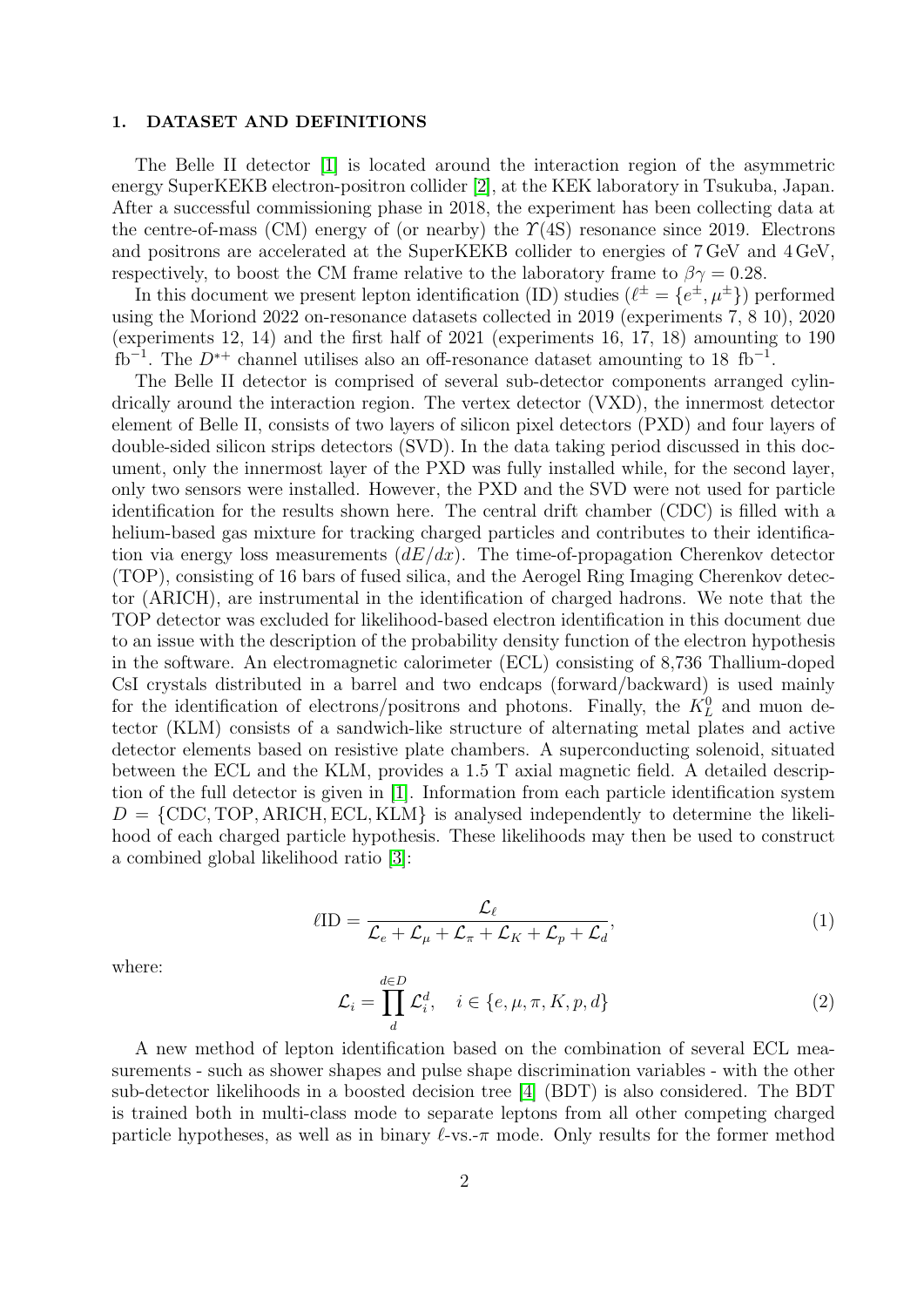are shown in this document: the identification variables are indicated as  $eBDT$  and  $\mu BDT$ . respectively.

We report the lepton identification performance of electron-hadron, and muon-hadron separation  $(h^{\pm} = {\pi^{\pm}, K^{\pm}})$  using a complementary set of decay channels. Efficiency and mis-identification rate are defined as the probability for an electron (muon) track to be correctly identified as such, and the probability for a hadron track to be wrongly identified as a lepton track. Electron and muon identification efficiencies are studied using  $e^+e^- \rightarrow$  $\ell^+\ell^-(\gamma)$ ,  $e^+e^- \to e^+e^-\ell^+\ell^-$ , and  $J/\psi \to \ell^+\ell^-$ , while pion mis-identification rates are studied using  $K^0_S \to \pi^+\pi^-$  and  $e^+e^- \to \tau^{\pm}(1P)\tau^{\mp}(3P)$ . The  $D^{*+} \to D^0(\to K^-\pi^+)\pi^+$  channel is used to determine kaon mis-identification rates.

Performance is evaluated in the polar angle acceptance regions corresponding to the electromagnetic calorimeter (ECL) for electrons (0.22 to 2.71 rad), and to the  $K_{\text{L}}^{0}$ -muon detector (KLM) for muons (0.40 to 2.60 rad). Combined, the set of probe channels covers a lab-frame momentum range of 0.4 GeV/c to 7.0 GeV/c for electrons and of 0.4 GeV/c to 6.5 GeV/ $c$  for muons. Results are also binned with respect to the track lab-frame polar angle and measured track charge. However, all results shown in this document refer to the central "barrel" region of the detector:  $0.56 \le \theta \le 2.23$  rad for electrons,  $0.82 \le \theta \le 2.22$ rad for muons.

Lepton identification performance is studied for different selection working points tuned in simulation to achieve uniform 60%, 70%, 80%, 90%, 95% identification efficiency across track momentum, charge and polar angle-binned phase space. For the likelihood-based ID only, we also study the performance for fixed cuts on the  $\ell$ ID variable of greater than 0.5, 0.9 and 0.95.

For brevity, the plots presented here show results for a selection of uniform  $80\%$  efficiency, and  $\ell$ ID > 0.9. The description of the analysis of each channel is provided elsewhere [\[5\]](#page-7-4). Here we show the combination of all results assessing the lepton identification performance of Belle II in terms of efficiency and fake rates obtained as a function of particle momentum.

### 1.1. Results overview

We have evaluated efficiency and mis-identification rates as a function of track polar angle  $\theta$ , lab-frame momentum p and charge. For conciseness, the figures only show results for negatively charged tracks. We overlay efficiencies and mis-identification rates for all channels in the polar angle region corresponding to the barrel for electron identification in Fig. [1,](#page-3-0) for muon identification in Fig. [2.](#page-4-0)

In Fig. [3](#page-5-0) we also overlay the efficiency and mis-identification rates for the hadronic channels only -  $J/\psi$ ,  $K_s^0$ ,  $D^*$  - for  $eID > 0.9$  in the ECL barrel region and  $\mu ID > 0.9$  in the KLM barrel region. When integrating over the track momentum and charge, the average lepton identification efficiency measured in the  $J/\psi$  sample in the barrel region is:

$$
\epsilon(e^{\pm}) = \left(8.60^{+0.03}_{-0.03} \text{ (stat.)}^{+0.02}_{-0.01} \text{ (syst.)}\right) \times 10^{-1} \tag{3}
$$

$$
\epsilon(\mu^{\pm}) = \left(8.85^{+0.03}_{-0.02} \left(\text{stat.}\right)^{+0.01}_{-0.01} \left(\text{syst.}\right)\right) \times 10^{-1},\tag{4}
$$

with a pion mis-identification rate measured in the  $K^0$  sample of: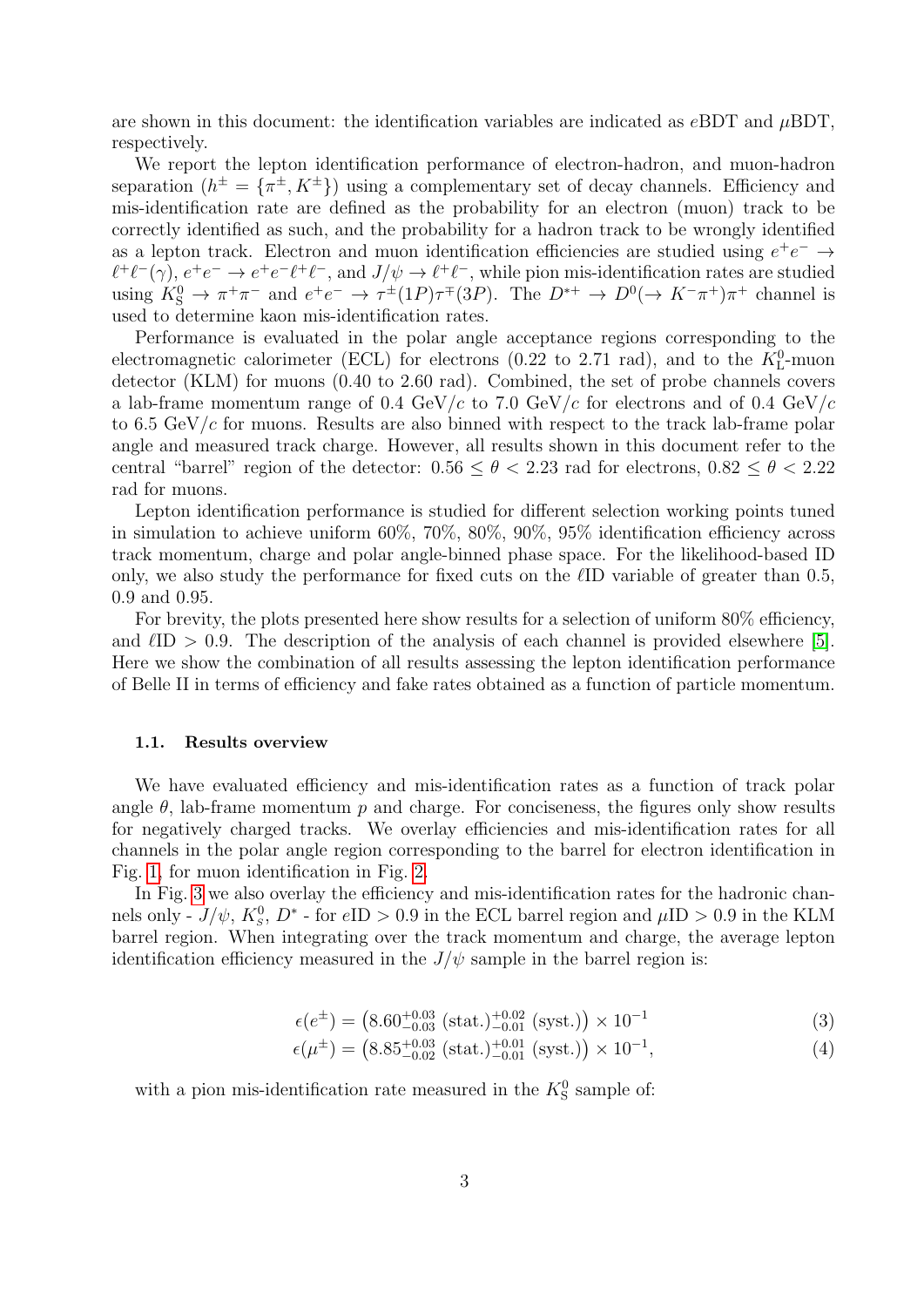<span id="page-3-0"></span>

(a) eID, uniform 80% efficiency selection. (b) eBDT, uniform 80% efficiency selection.



(c)  $eID > 0.9$  selection.

FIG. 1: Electron identification and hadron-electron mis-identification rates from all the channels overlaid, ECL barrel region  $(0.56 \le \theta < 2.23 \text{ rad})$ . Top row: uniform 80% efficiency selection across  $(p, \theta)$  bins (tuned in simulation), comparing likelihood-based ID (left) with BDT-based ID (right). Bottom row:  $eID > 0.9$  selection, likelihood-based ID only. Note that the mis-identification rate is multiplied by a factor of 10 for illustration purposes. The momentum range is clipped at  $5 \text{ GeV}/c$ .

mis 
$$
-
$$
 ID( $\pi^{\pm} \to e^{\pm}$ ) = (4.11<sup>+0.20</sup> (stat.)<sup>+<0.01</sup> (syst.))  $\times$  10<sup>-3</sup> (5)

mis 
$$
-
$$
 ID( $\pi^{\pm}$   $\rightarrow \mu^{\pm}$ ) = (7.33<sup>+0.02</sup><sub>-0.01</sub> (stat.)<sup>+0.01</sup><sub>-0.01</sub> (syst.))  $\times$  10<sup>-2</sup>. (6)

A combination of the ratios of efficiencies and mis-identification rates between data and MC in each bin from all channels is done following the procedure outlined in Ref. [\[6\]](#page-7-5), approximating the likelihoods of each measurement as Gaussian functions and under the following assumptions: the measurements are statistically independent; if more than two measurements can be combined in a specific bin, then the combination is done associatively; systematic errors sources are independent in a given bin. The first condition is satisfied because each measurement applies its selection criteria, and these are different and independent of the others; consequently the phase-space regions selected are different. The independence of the systematic source is guaranteed by the fact that they are specific to the analysis methodology followed in each measurement. If any measurement in a bin is not consistent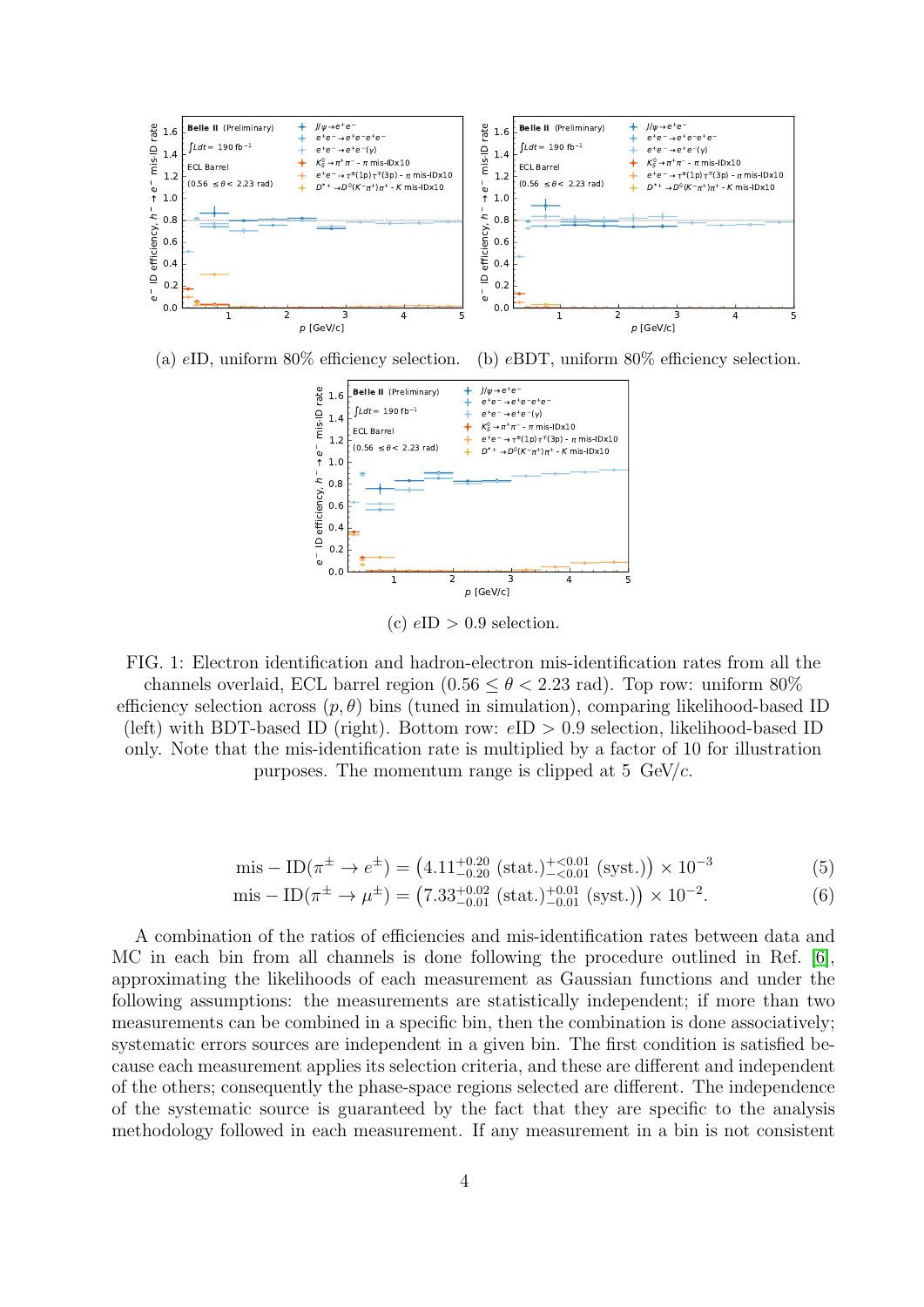<span id="page-4-0"></span>



(c)  $\mu$ ID > 0.9 selection.

FIG. 2: Muon identification and hadron-muon mis-identification rates from all the channels overlaid, KLM barrel region  $(0.82 \le \theta < 2.22$  rad). Top row: uniform 80% efficiency selection across  $(p, \theta)$  bins (tuned in simulation), comparing likelihood-based ID (left) with BDT-based ID (right). Bottom row:  $\mu$ ID > 0.9 selection, likelihood-based ID only. Note that the mis-identification rate is multiplied by a factor of 3 for illustration purposes. The momentum range is clipped at  $5 \text{ GeV}/c$ .

within  $3\sigma$  with the combination, we assign an extra systematic uncertainty as the "distance" between the central value of the combination to the minimum (maximum) central values among individual methods in each bin. We consider this discrepancy between channels to be caused predominantly by different levels of activity in the detector from nearby tracks and clusters around particle candidates selected in hadronic events - such as in  $J/\psi$ ,  $K^0_s$ ,  $D^*$  decays - as opposed to candidates from low multiplicity events. These differences are of  $\mathcal{O}(\text{few } \%)$  in some of the bins, and are currently being thoroughly investigated. Results for the eID  $> 0.9$ ,  $\mu$ ID  $> 0.9$  efficiency ratios between data and simulation as a function of momentum in the barrel region, together with the combination of individual channels, are shown in Fig[.4.](#page-5-1)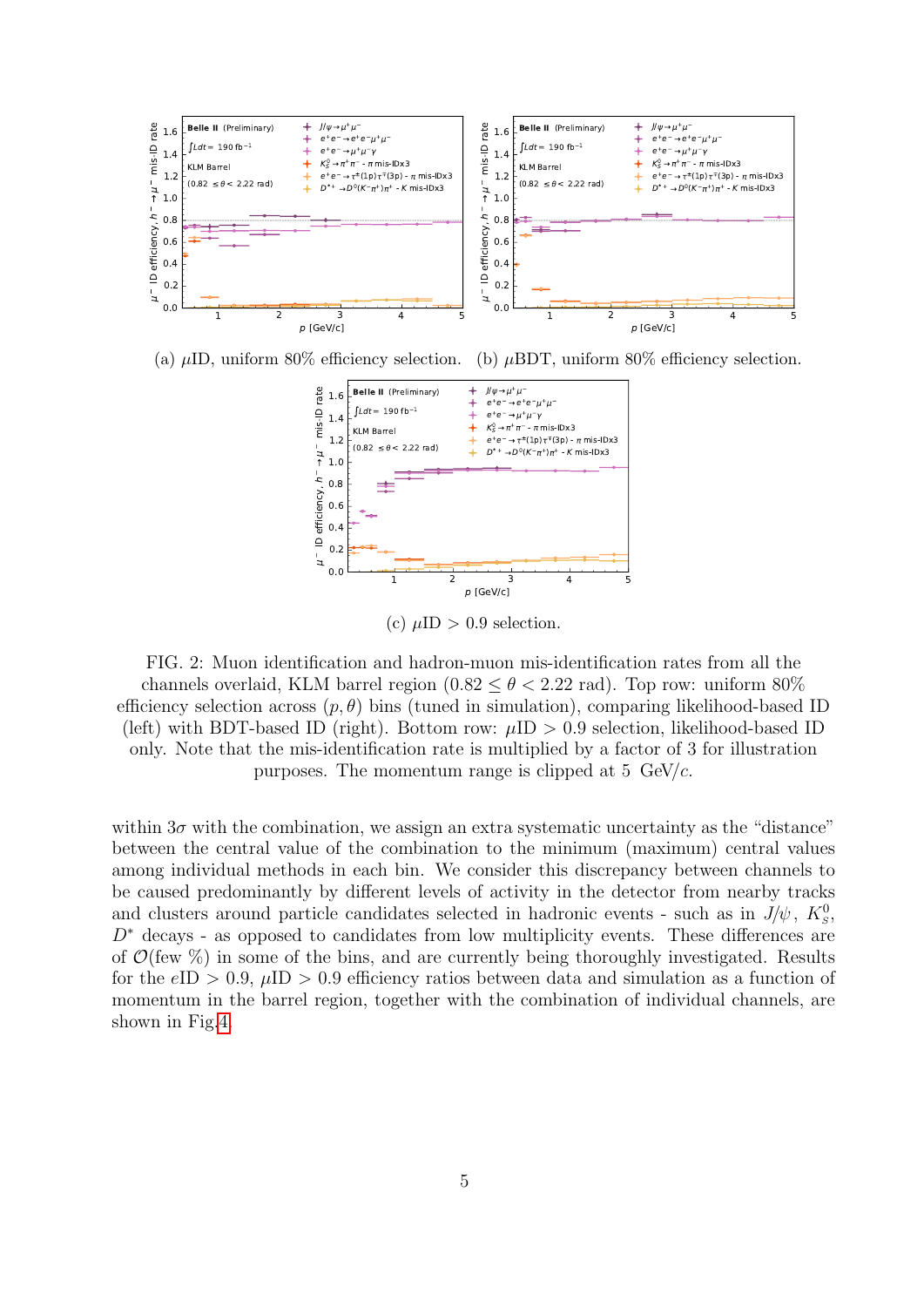<span id="page-5-0"></span>

FIG. 3:  $J/\psi$ -based lepton ID efficiency,  $K_s^0$ -based pion fake rate and D<sup>\*</sup>-based kaon fake rate overlay as a function of track momentum. Left:  $eID > 0.9$  in the ECL barrel region  $(0.56 \leq \theta \leq 2.23$  rad). Note that the hadron mis-identification rate has been inflated by a factor 10 for illustration purposes. Right:  $\mu$ ID > 0.9 in the KLM barrel region

 $(0.82 \le \theta \le 2.13$  rad). Note that the hadron mis-identification rate has been inflated by a factor 3 for illustration purposes.

<span id="page-5-1"></span>

FIG. 4: The efficiency ratio between data and MC for individual channels and their combination as a function of track momentum. Left:  $eID > 0.9$  in the ECL barrel region  $(0.56 \leq \theta \leq 2.23$  rad). Right:  $\mu$ ID  $> 0.9$  in the KLM barrel region  $(0.82 \leq \theta \leq 2.13$  rad). The yellow starred markers represent the best available measurement in each bin, which can be either the result of the combination of multiple channels, or an individual channel if that is the only available. The light yellow shaded band represents the total statistical plus systematic uncertainty on the best available result, the darker yellow band is the statistical uncertainty only.

### 1.2. Conclusion

We have presented the status of lepton identification efficiencies and hadron misidentification rates at Belle II based on a likelihood classifier method as well as a new BDT-based method. A broad set of calibration channels in different event topologies have been analysed. In the benchmark barrel region of the detector, we measure lepton identification efficiencies with  $J/\psi \to \ell \ell$  to be  $\epsilon(e^{\pm}) = (8.60^{+0.03}_{-0.03} \text{ (stat.)}^{+0.02}_{-0.01} \text{ (syst.)}) \times 10^{-1}$ for electrons with  $eID > 0.9$ ,  $e(\mu^{\pm}) = (8.85^{+0.03}_{-0.02} \text{ (stat.)}^{+0.01}_{-0.01} \text{ (syst.)}) \times 10^{-1}$  for muons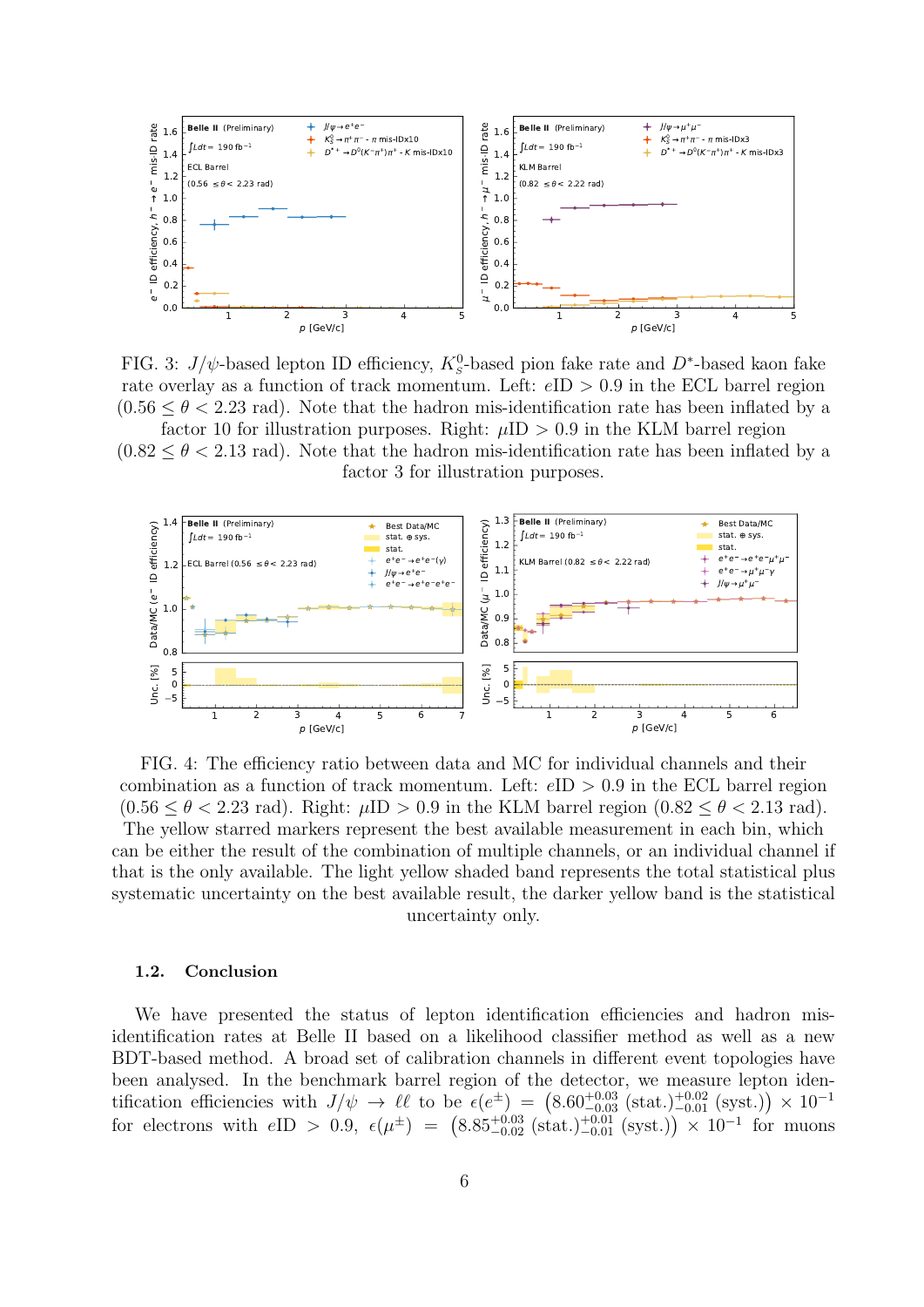with  $\mu$ ID >0.9, corresponding to pion mis-identification rates with  $K_S^0 \to \pi^+\pi^-$  of  $\text{mis} - \text{ID}(\pi^{\pm} \to e^{\pm}) = (4.11^{+0.20}_{-0.20} \text{ (stat.)}^{+<0.01}_{-<0.01} \text{ (syst.)}) \times 10^{-3}$  for electron candidates, and  $\text{mis} - \text{ID}(\pi^{\pm} \to \mu^{\pm}) = (7.33^{+0.02}_{-0.01} \text{ (stat.)}^{+0.01}_{-0.01} \text{ (syst.)}) \times 10^{-2} \text{ for muon candidates. As for the}$ lepton identification efficiency, the MC simulation is found to be fairly consistent with data, with the largest differences - within  $20\%$  - appearing mostly at very low momenta; differences between calibration channels are accounted for as systematic uncertainty, and are of order few %. Further studies to reduce these inconsistencies between individual calibration channels are underway.